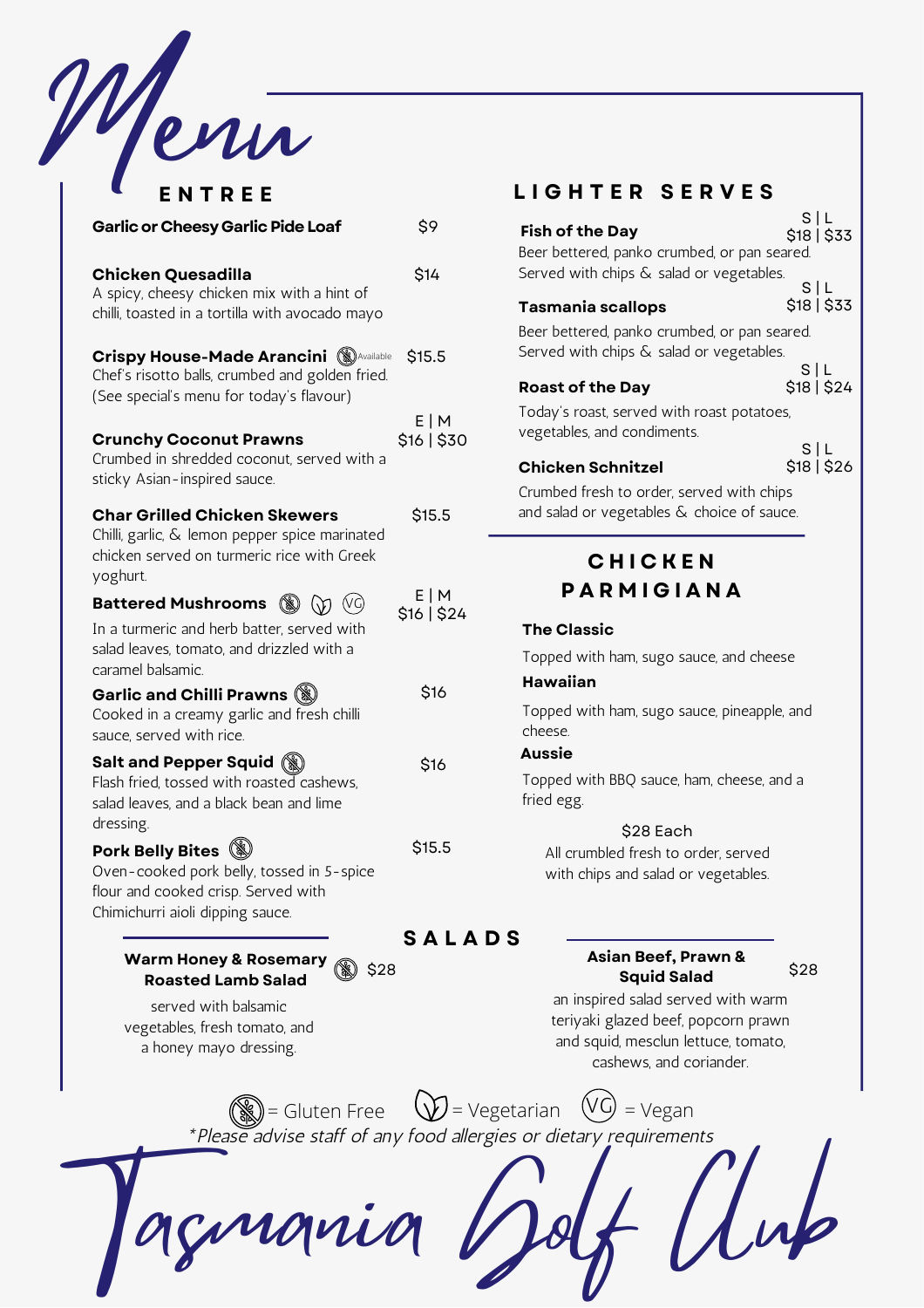## **M A I N S**

| <b>Fettucine Carbonara (W) Available</b>                                                                                                | \$24 |
|-----------------------------------------------------------------------------------------------------------------------------------------|------|
| All-time favourite, with bacon, onion, parmesan<br>cheese, finished with egg and cracked pepper.<br>Add Chicken - \$4, Add Prawns - \$5 |      |
| <b>Herb Ricotta Gnocchi</b>                                                                                                             | \$26 |
| Tender gnocchi pillows folded through a                                                                                                 |      |
| mushroom pesto cream sauce.                                                                                                             |      |
| Add Chicken - \$4, Add Prawns - \$5                                                                                                     |      |
| <b>Classic Osso Bucco</b> (3)                                                                                                           | \$32 |
| 4-hour slow simmered shank, served on                                                                                                   |      |
| creamy mash, vegetables, and fresh                                                                                                      |      |
| gremolata.                                                                                                                              |      |
| <b>TGC Supreme Mixed Grill</b>                                                                                                          | \$36 |
| Eye fillet medallion, char pork belly, house made<br>lamb sausage, bacon, onion rings, and fried egg,                                   |      |
| served with chips and salad or vegetables.                                                                                              |      |
| <b>Japanese Style Pork Kiev</b>                                                                                                         | \$32 |
| Panko crumbed, filled with garlic, herb and                                                                                             |      |
| ginger butter, served with a Japanese inspired                                                                                          |      |
| sauce.                                                                                                                                  |      |
| <b>Italian Chicken Cacciatore (</b>                                                                                                     | \$29 |
| Slow braised Marion Bay chicken thighs with                                                                                             |      |
| tomato, white wine, capsicum, basil, and black                                                                                          |      |
| olives.                                                                                                                                 | \$24 |
| <b>Battered Mushrooms (S) (y) (vc)</b>                                                                                                  |      |
| In a turmeric and herb batter, served with<br>salad, fresh tomato, and drizzled with caramel                                            |      |
| balsamic.                                                                                                                               |      |
| <b>Eye Fillet Beef Schnitzel</b>                                                                                                        | \$34 |
| Crumbed fresh to order, served with chips                                                                                               |      |
| and salad or vegetables, and a choice of                                                                                                |      |
| sauce or gravy.                                                                                                                         |      |
| Add parmigiana topper - \$4                                                                                                             |      |
|                                                                                                                                         |      |
| <b>SIDES</b>                                                                                                                            |      |
| \$7<br><b>Seasonal Vegetables</b>                                                                                                       |      |
| \$5<br><b>Chips</b>                                                                                                                     |      |
| \$5<br><b>Salad</b>                                                                                                                     |      |
| <b>Gluten Free Fries</b><br>(X<br>\$5                                                                                                   |      |



# **S E A F O O D**

| (S) Available<br><b>Fish of the Day</b><br>Beer battered panko crumbed, or grilled,           | \$33 |
|-----------------------------------------------------------------------------------------------|------|
| served with chips and salad or vegetables.                                                    |      |
| (S) Available                                                                                 |      |
| <b>Tasmanian Scallops</b>                                                                     | \$33 |
| Beer battered panko crumbed, or grilled,<br>served with chips and salad or vegetables.        |      |
| <b>Seafood Assortment</b>                                                                     | \$34 |
| Beer battered fish, salt and pepper squid,                                                    |      |
| crumbed prawns, and battered scallops,                                                        |      |
| served with chips and salad.                                                                  |      |
| <b>Seafood Orecchiette Pasta</b><br>Tasmanian scallops, prawns, squid, local fish and         | \$34 |
| mussels, tossed through a white wine cream<br>sauce, baby spinach, and crispy chorizo crumbs. |      |
|                                                                                               |      |
| <b>Szechuan Salt and Pepper</b>                                                               | \$27 |
| Squid<br>Flash fried & tossed with roasted cashews,                                           |      |
| drizzled with a black bean and lime dressing,                                                 |      |
| served with chips and salad.                                                                  |      |
|                                                                                               |      |
| <b>Garlic and Chilli Prawns</b>                                                               | \$30 |
| Cooked in a creamy garlic and fresh chilli<br>sauce, served wit basmati rice and salad.       |      |
|                                                                                               |      |
| <b>Seafood Chowder</b>                                                                        | \$28 |
| Tasmanian Scallops, fish, squid mussels, and                                                  |      |
| prawns, simmered in a creamy broth with<br>garlic toast.                                      |      |
|                                                                                               |      |
| FROM THE GRILL                                                                                |      |
| <b>250g Porterhouse Steak</b><br>\$30                                                         |      |
|                                                                                               |      |
| \$37<br><b>300g Scotch Fillet Steak</b>                                                       |      |
|                                                                                               |      |
| 250g Eye Fillet Mignon<br>\$37                                                                |      |
|                                                                                               |      |
| <b>Grilled Chicken Breast</b><br>\$26                                                         |      |
| All served with chips and salad or                                                            |      |
| vegetables, and choice of the following                                                       |      |
| sauces:                                                                                       |      |
| Creamy Mushroom, Pepper, Gravy, or                                                            |      |

Garlic Sauce.

Add Seafood Topper - \$10

1420 Tasman Highway Cambridge Phone: 6248 5098 Email: hospitality@tasmaniagolfclub.com.au

### **OPENING HOURS**

**LUNCH: WEDNESDAY - SUNDAY 11:30AM - 2:00PM DINNER: WEDNESDAY - SATURDAY 5:00PM - 7:30PM**